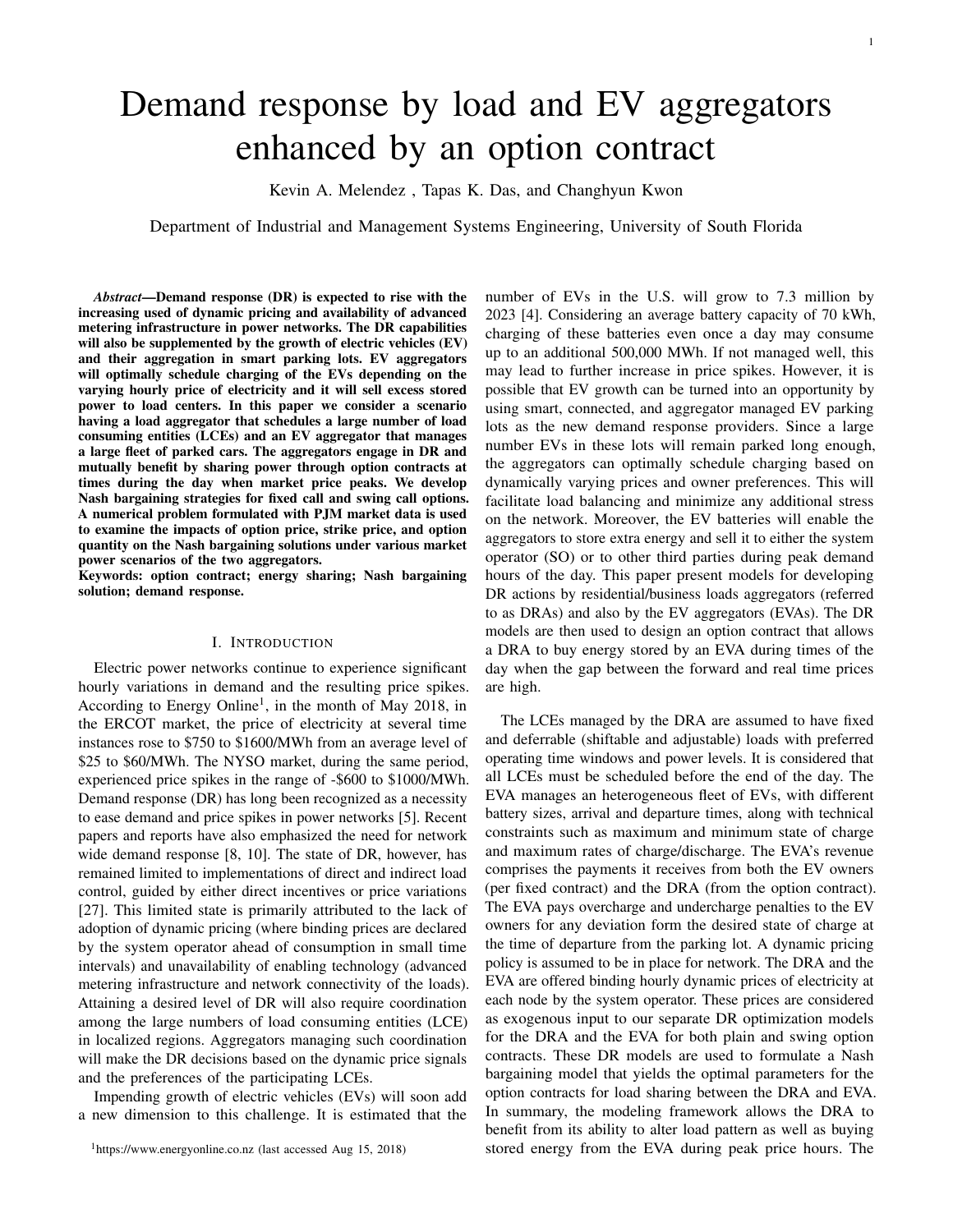EVA derives its benefits from optimal charging of the EVs as well as the temporal arbitrage opportunity. The SO benefits from the load balancing as well as the reduction of the cost to consumers.

Integration of EVs in power networks has become a critical research issue. The EVA can be seen as a mid-size source of generation or load depending on the supply-demand-price status of a network. Several studies have examined the technical and economical feasibility of incorporating EV aggregators as a network resource. A conceptual regulatory framework and a business model to integrate EVs in the network and in turn support the power system operation is proposed in [\[21\]](#page-7-3). A model for charging of EVs considering the nonlinear state-of-charge curve for the batteries is developed in [\[11\]](#page-7-4). The study in [\[6\]](#page-6-2) argues the benefits of having a profit seeking aggregator providing energy storage (e.g., using EVs in parking lots). They use a Nash bargaining model to predict the cooperative equilibrium between the aggregator and the storage providers. Aggregation and optimal charging of EVs in coordination with the SO is studied in [\[18\]](#page-7-5). They show the EV penetration level that a network would be able to absorb without requiring generation expansion when the charging of the EVs is coordinated with the SO. The profitability of the aggregator and the benefits to SO by offering power stored in EVs to the energy and reserve markets are explored in [\[22\]](#page-7-6). Optimal and risk averse bidding strategies for EV aggregators under the constraints of market uncertainty, EV owners' behavior, and aggregators' profit volatility are presented in [\[13,](#page-7-7) [25,](#page-7-8) [28\]](#page-7-9). In [\[3\]](#page-6-3), a stochastic programming methodology is developed with an objective of maximizing aggregator profit by charging the EVs on low price periods under varying market prices. A stochastic model from the system operator's perspective in [\[16\]](#page-7-10) incorporates demand response offered by the EVs. It is shown that, by using the model, SO can minimize the operation cost by optimally scheduling conventional generators, and the aggregators can minimize the electricity payment through DR participation. The objective of minimizing the cost of EV parking lot operation is approached via a cooperative game model in [\[1\]](#page-6-4).

Option contracts in power markets have served as an effective tool to limit the risk of price uncertainty. A review of a variety of financial instruments that are used in the electricity market are discussed in [\[7\]](#page-6-5). Since our focus in this paper is on option contracts, we limit our review on the use of this particular instrument in power markets. The effect of choice of option parameters in the day-ahead market is studied for put options in [\[26\]](#page-7-11). It has been shown through a simulation study, that producers that participate in both the option and day-ahead markets get a higher share of the profit than those who only participate in the day-ahead market. In [\[17\]](#page-7-12), the performance of American put options in the Turkish power system is compared with forward contracts. A tutorial is offered in [\[19\]](#page-7-13), in which a multi-stage stochastic model is proposed to determine optimal option and forward contracts for a risk-averse producer. It is shown how option contracts can be used to reduce price and availability risks. Use of financial engineering methodologies to estimate the value of three common demand-response services:

load curtailment, load shifting or displacement, and short-term fuel substitution is presented in [\[24\]](#page-7-14).

In the remainder of this paper, Section [II](#page-1-0) presents the mixed integer linear programs to attain optimal DR actions for DRA and EVA for both plain and swing option contracts. In Section [III,](#page-3-0) the Nash bargaining solution (NBS) model is presented and its solution approach is discussed. A case study based on recent PJM market data is examined in Section [IV.](#page-4-0) Section [V](#page-6-6) presents the concluding remarks.

# <span id="page-1-0"></span>II. DR MODELS FOR DRA AND EVA WITH OPTION CONTRACTS

In this section, we develop separate DR models for DRA and EVA considering two different types of possible option contracts between them: plain call option and swing call option.

#### *A. Plain call option*

In plain call option, the DRA holds the right, not the obligation, to acquire a fixed amount of energy, all at once, from EVA at a prespecified strike price within a given time window. The DRA pays a fee (option value) to the seller for the right.

*1) DRA's DR model for plain option:* We consider that the loads managed by the DRA are of two types: fixed and deferrable loads. Schedules of fixed loads are not controlled by the DRA and must be satisfied as is at each time period. The schedules and consumption level of deferrable loads are controlled by the DRA. Deferrable loads have two subcategories: shiftable loads and adjustable loads. DRA can schedule operation of shiftable loads at any time within the respective time windows. Whereas, for adjustable loads, DRA can both schedule as well as adjust the level of power consumption, while satisfying the total power requirement of the load in the operational time window.

For each LCE  $i \in \mathcal{C}$ , where C is the set of all LCEs managed by the DRA, has a set of shiftable loads denoted by  $S_i$ , which comprises the individual loads j with consumption level  $s_{ij}$  per unit time. The length of operation of a shiftable load is denoted by  $\tau_{ij}$ . The start and finish time intervals, within which the operation can be scheduled, are denoted by  $T_j, \overline{T_j} \in \mathcal{T}$ , where  $\tau$  denotes the set of all time intervals of a day, over which the DRA schedules the loads. Let  $x_{i}$  denote a binary variable indicating on/off status of the shiftable load  $(i, j)$  during time interval  $t \in \mathcal{T}$ . Then, we can write:

<span id="page-1-1"></span>
$$
\sum_{t=\underline{T_j}}^{T_j} x_{ijt} = \tau_{ij}, \qquad \forall i \in \mathcal{C}, \ \forall j \in \mathcal{S}_i.
$$
 (1)

The set of adjustable loads within a LCE is denoted by  $A_i$ . The maximum (minimum) level of consumption per unit time of individual loads  $j \in \mathcal{A}_i$  is denoted by  $\overline{R_{ij}}$   $(R_{ij})$  within the allowable interval  $[R_j, \overline{R_j}]$ . Let  $y_{ijt}$  be a binary variable indicating on/off status of the adjustable load  $(i, j)$ ,  $r_{ijt}$  denote its energy consumption level at time interval  $t \in \mathcal{T}$ , and  $\sigma_{ij}$ denote the total required energy consumption. Then,

$$
R_{ij} y_{ijt} \le r_{ijt} \le \overline{R_{ij}} y_{ijt}, \quad \forall i \in \mathcal{C}, \ \forall j \in \mathcal{A}_i, \ \forall t \in \mathcal{T}, \ (2)
$$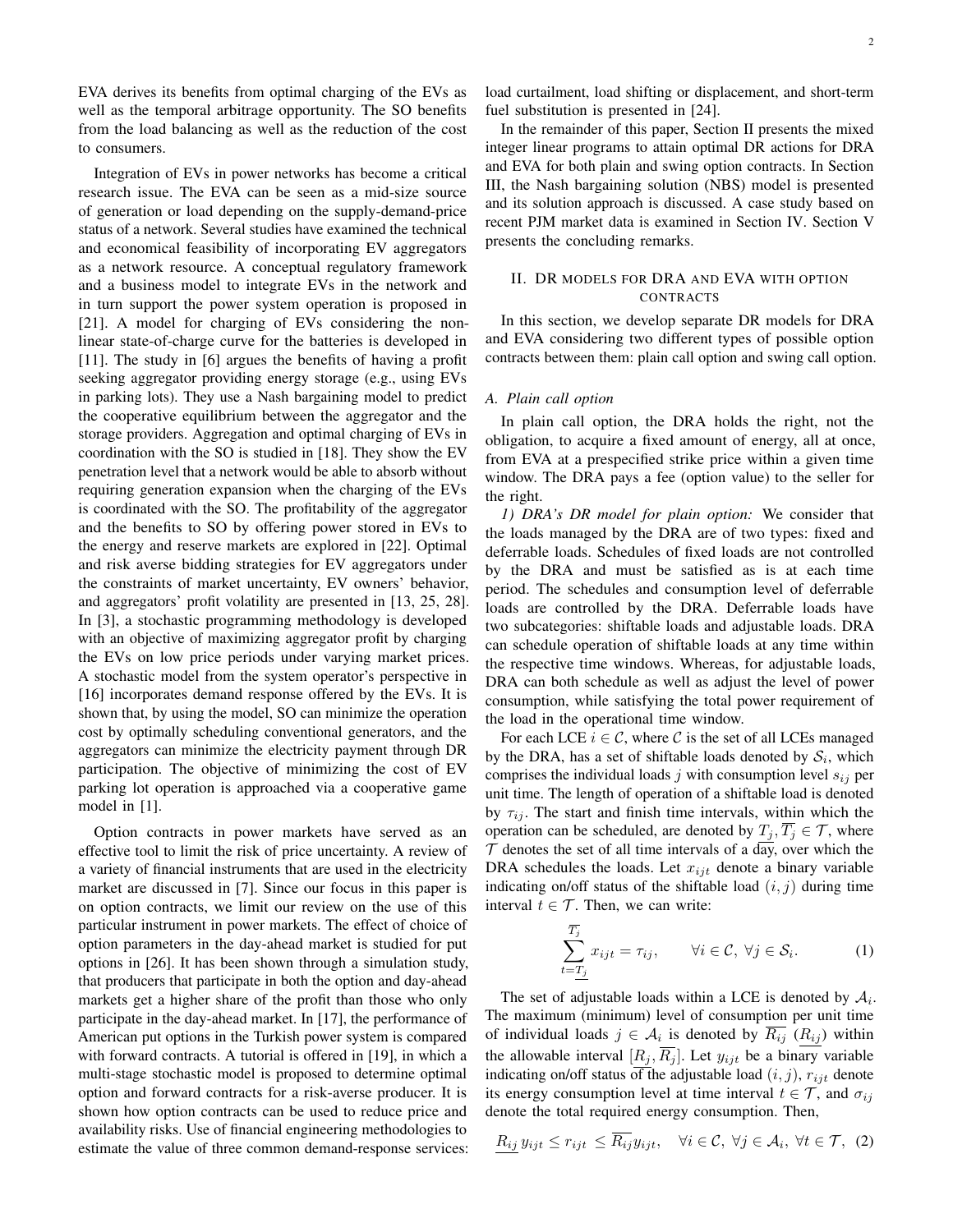$$
\sum_{t=R_j}^{\overline{R}_j} r_{ijt} = \sigma_{ij}, \qquad \forall i \in \mathcal{C}, \ \forall j \in \mathcal{A}_i.
$$
 (3)

Let  $\mathcal{F}_i$  be the set of fixed loads and  $f_{ijt} \in \mathcal{F}_i$  be the  $j^{th}$ fixed load of LCE  $i$  at time interval  $t$ . Then, the total energy that LCE  $i$  consumes at a given time interval  $t$  is:

$$
d_{it} = \sum_{j \in \mathcal{F}_i} f_{ijt} + \sum_{j \in \mathcal{S}_i} s_{ij} x_{ijt} + \sum_{j \in \mathcal{A}_i} r_{ijt}, \quad \forall t \in \mathcal{T}, \ i \in \mathcal{C}.
$$
  
(4)

Thus, the energy that the DRA must buy from the grid at a give time period is:

$$
d_t = \begin{cases} \sum_{i \in \mathcal{C}} d_{it} - q_t, & t_s \le t \le t_e, \\ \sum_{i \in \mathcal{C}} d_{it}, & \text{Otherwise}, \end{cases}
$$
(5)

where  $q_t$  is the energy bought form the EVA at time interval t within the option window defined by time intervals  $t_s$  and  $t_e$ . Recall that a plain call option can only be exercised once, and the DRA has the right, but not the obligation, to exercise. Hence, we need to add the following constraints. Let  $z_t = 1$ , if energy is purchased by the DRA from the EVA during the time interval  $t$  and  $0$  otherwise, and  $Q$  is the option quantity. Then we can write that

$$
\sum_{t=t_s}^{t_e} z_t \le 1, \text{ and } q_t = Qz_t, \qquad \forall t_s \le t \le t_e. \tag{6}
$$

Let  $\Pi_t$ , K and V be the market price of electricity, the option strike price, and the option value (paid once a day) respectively. The DRA aims to minimize the total cost of its LCEs using the model below.

$$
uDRA(K, V, Q, \Pi) =
$$
  
\n
$$
\min \sum_{t \in T} \Pi_t d_t + \sum_{t=t_s}^{t_e} K q_t + V,
$$
  
\ns.t., (1)–(6), (7)

$$
d_t, d_{it}, q_t, r_{ijt} \ge 0, \quad \forall t \in \mathcal{T}, \ \forall i \in \mathcal{C}, \forall j \in \mathcal{A}_i,
$$
 (8)

$$
x_{ijt} \in \{0, 1\}, \qquad \forall t \in \mathcal{T}, \ \forall i \in \mathcal{C}, \forall j \in \mathcal{S}_i, \tag{9}
$$

$$
y_{ijt} \in \{0, 1\}, \qquad \forall t \in \mathcal{T}, \ \forall i \in \mathcal{C}, \forall j \in \mathcal{A}_i, \quad (10)
$$

$$
z_t \in \{0, 1\}, \qquad \forall t \in \mathcal{T}.
$$
 (11)

*2) EVA's DR model for plain option:* Let B denote the set of EV batteries managed by the EVA. For a given time interval  $t \in \mathcal{T}$ , energy balance of the battery  $b \in \mathcal{B}$  can be written as:

$$
\phi_b s_{bt} = \phi_b s_{b,t-1} + p_{bt}^+ - p_{bt}^-, \qquad \forall t \in \mathcal{T}, \ \forall b \in \mathcal{B}, \quad (12)
$$

where  $\phi_b$  is the maximum capacity of the battery b,  $s_{bt} \in (0,1)$ is the state of charge of battery  $b$  at the end of time interval  $t$ ,  $p_{bt}^+$  is the amount of energy that the  $b^{th}$  battery draws from the grid at time interval t, and  $p_{bt}^-$  is the amount of energy that is extracted from battery  $b$  at time interval  $t$ . We assume that, the state of charge of EV batteries are not allowed to be 0 nor 1, and hence the following constraint is added to the

model.

$$
\underline{S_{bt}} \le s_{bt} \le \overline{S_{bt}}, \forall t \in \mathcal{T}, \ \forall b \in \mathcal{B}, \ 0 < \underline{S_{bt}} \le \overline{S_{bt}} < 1. \tag{13}
$$

Furthermore, the charging (discharging) rate of a battery have a technical upper bound, which in general is a convex and monotonically decreasing (increasing) function of the current state of charge. For simplicity, we assume the bounds to be constant. Hence, we can write that

$$
0 \le p_{bt}^+ \le P^+ w_{bt}^+ \qquad \forall t \in \mathcal{T}, \ \forall b \in \mathcal{B}, \text{ and } \qquad (14)
$$

$$
0 \le p_{bt}^- \le P^- w_{bt}^-,\qquad \forall t \in \mathcal{T}, \ \forall b \in \mathcal{B},\tag{15}
$$

<span id="page-2-3"></span>where  $P^+$  ( $P^-$ ) is the charging (discharging) upper bound, and  $w_{bt}^{+}(w_{bt}^{-})$  is 1 if battery b is charging (discharging) at time interval  $t$ , and  $0$  otherwise. The next constraint guarantees that the battery  $b$  is not in charging and discharging simultaneously during time interval  $t$ :

$$
w_{bt}^+ + w_{bt}^- \le \omega_{bt}, \qquad \forall t \in \mathcal{T}, \ \forall b \in \mathcal{B}, \tag{16}
$$

where  $\omega_{bt}$  is a binary parameter with the value of 1 if the  $b^{th}$ battery is connected, i.e., the EV is in the parking lot, and 0 otherwise.

<span id="page-2-0"></span>We assume that the EVA charges a flat price  $g(\phi/kWh)$  to the EV owners for charging the batteries. Hence, EV owners pay  $g(s_{bT_b} - s_{b0})\phi_b$  to the EVA each time they use the parking lot, where  $s_{b0}$  is the initial state of charge of the  $b^{th}$  EV,  $T_b \in \mathcal{T}$ is the departure time of the  $b^{th}$  EV, and  $\phi_b$  is the battery rated capacity. We denote the minimum required state of charge at the time of departure of the  $b^{th}$  EV as  $\delta_{bT_b}$ . Similarly, we denote the desired state of charge at the time of departure from the parking lot as  $\rho_{bT_b}$ . If the state of charge at the time of departure is above  $\rho_{bT_b}$ , the surplus energy is priced by EVA at a lower rate, which we will assume is equal to the average night time price. Let  $\mu_1$  denote the difference between the flat rate  $q$  and the average night time rate. The EVA also pays the EV owner an undercharge penalty  $\mu_2$  ( $\dot{\varsigma}/kWh$ ) for each unit of energy below  $\rho_{bT_b}$  at the time of departure. To calculate the undercharge and overcharge fees, we introduce two continuous variables as follows:

$$
s_{bT_b} - \rho_{bT_b} = s_b^1 - s_b^2 \qquad \forall b \in \mathcal{B}, \tag{17}
$$

<span id="page-2-5"></span><span id="page-2-4"></span>where  $s_b^1, s_b^2 \geq 0$ . Then the total overcharge and undercharge fees paid by the are computed as  $\mu_1 \sum_{b \in \mathcal{B}} \phi_b s_b^1$ and  $\mu_2 \sum_{b \in \mathcal{B}} \phi_b s_b^2$ , respectively. The following constraint is introduced to account for the power that the EVA must sell to the DRA in the option window:

<span id="page-2-2"></span>
$$
\sum_{b \in \mathcal{B}} p_{bt}^- = \tilde{q}_t(\mathbf{\Pi}, K), \qquad t_s \le t \le t_e. \tag{18}
$$

<span id="page-2-1"></span>The option quantity must be supplied using the stored power if the option is exercised. However, the EVA does not know the decision making process of the DRA, therefore it must estimate  $q_t$ . We denote as estimate of the vector q given the random price of electricity  $\Pi$  as  $\tilde{q}(\Pi, K)$ , or in component-wise form,  $\tilde{q}_t(\Pi, K)$ . Hence the EVA's DR problem for the plain option is formulated as a bi-level model as follows, where the lower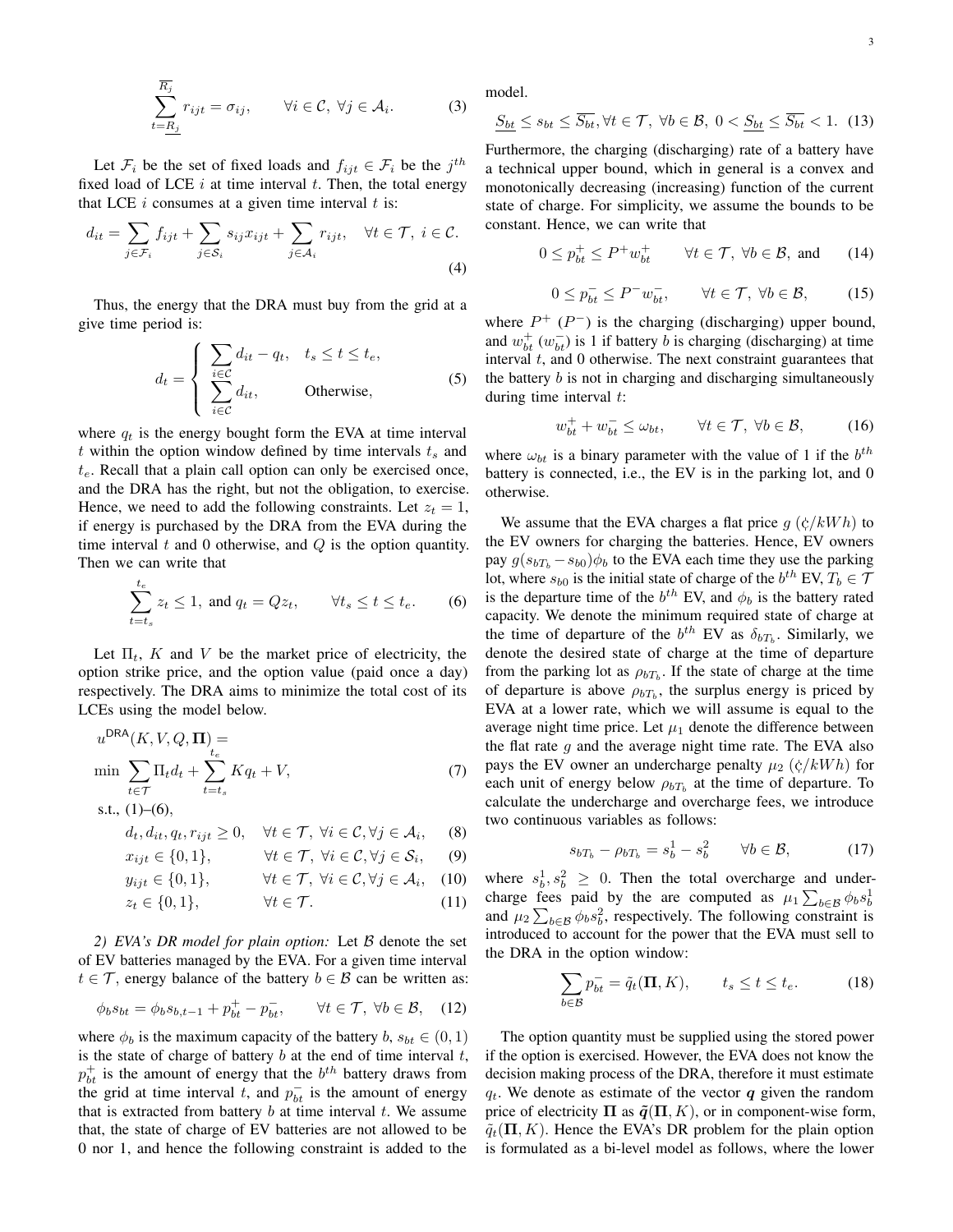$$
u^{\text{EVA}}(K, V, Q, \Pi) = \min_{t \in \mathcal{T}} \sum_{b \in \mathcal{B}} \Pi_t p_{bt}^+ + \mu_1 \sum_{b \in \mathcal{B}} \phi_b s_b^1 + \mu_2 \sum_{b \in \mathcal{B}} \phi_b s_b^2
$$

$$
- g(s_{bT_b} - s_{b0}) \phi_b - K \sum_{t=t_s}^{t_e} \tilde{q}_t(\Pi, K) - V, \qquad (19)
$$

s.t., [\(12\)](#page-2-1)–[\(18\)](#page-2-2),

$$
p_{bt}^+, p_{bt}^-, s_{bt}, s_b^1, s_b^2 \ge 0, \qquad \forall t \in \mathcal{T}, \ \forall b \in \mathcal{B}, \tag{20}
$$

$$
w_{bt}^+, w_{bt}^- \in \{0, 1\}, \qquad \forall t \in \mathcal{T}, \ \forall b \in \mathcal{B}, \quad (21)
$$

where

$$
\tilde{q}_t(\mathbf{\Pi}, K) = Q\tilde{z}_t(\mathbf{\Pi}, K), \quad t_s \le t \le t_e,
$$
\n(22)

$$
\tilde{z}(\Pi, K) = \arg \max_{\tilde{z}} \sum_{t=t_s}^{t_e} (\Pi_t - K) \tilde{z}_t,
$$
 (23)

$$
\text{s.t., } \sum_{t=t_s}^{t_e} \tilde{z}_t \le 1,\tag{24}
$$

$$
\tilde{z}_t \in \{0, 1\}, \quad t_s \le t \le t_e. \tag{25}
$$

For simplicity of notation, we define  $C = (K, V, Q)$  for the plain option, and write the disutility functions as  $u^{\text{DRA}}(C, \Pi)$ and  $u^{\text{EVA}}(C, \Pi)$ . Note that these disutilities are random variables.

#### *B. Swing call option*

Swing call option for electricity, as considered here, differs from our plain call option in the following manner: contract quantity can be purchased at one or more time instances within the window; individual purchase quantities are bounded by time dependent values; the strike price may either be fixed or vary with time; the ramp up/down rates of quantity purchased may also be bounded.

*1) DRA's DR model for swing option:* In addition to constraints  $(1)$ – $(5)$  and  $(8)$ – $(11)$  in the DRA's model for plain option, we need a few other constraints as described below. In a swing contract, if the holder exercises the option, the energy bought at each interval as well as the total quantity bought over the contract window must satisfy

$$
\underline{Q_t} z_t \le q_t \le \overline{Q_t} z_t, \quad t_s \le t \le t_e, \text{ and } \tag{26}
$$

$$
\underline{Q} z \le \sum_{t=t_s}^{t_e} q_t \le \overline{Q} z,\tag{27}
$$

where  $Q_t(\overline{Q_t})$  and  $Q(\overline{Q})$  are the lower (upper) bounds for energy purchase during a time interval  $t$  and over the total contract window, respectively. Also,  $z_t = 1$  if the option is exercised at time interval t and 0 otherwise, and  $z = 1$  if the option is exercised at least once within the window. Therefore the relationship between  $z_t$  and z is given as

$$
\sum_{t=t_s}^{t_e} z_t \le (t_e - t_s + 1)z.
$$
 (28)

Then the DRA model for a swing call option can be given as

$$
u^{\text{DRA}}(K, V, \underline{Q_t}, \overline{Q_t}, \underline{Q}, \overline{Q}, \Pi) = \min \sum_{t \in \mathcal{T}} \Pi_t d_t + \sum_{t=t_s}^{t_e} K q_t + V,
$$
\n(29)

<span id="page-3-7"></span>s.t., 
$$
(1) - (5)
$$
,  $(8) - (11)$ ,  $(26) - (28)$ ,  $z \in \{0, 1\}$ . (30)

<span id="page-3-5"></span><span id="page-3-4"></span><span id="page-3-3"></span>*2) EVA's DR model for swing option:* Since the EVA is subjected to the value of  $q_t$  chosen by the DRA, the same general model proposed for plain option in [\(19\)](#page-3-3) applies for the upper level problem in a swing contract. However, the lower level must consider the new contract parameters. Then we have that

$$
u^{\text{EVA}}(K, V, Q_t, \overline{Q}_t, \overline{Q}, \overline{\mathbf{Q}}, \overline{\mathbf{\Pi}}) =
$$
  
min 
$$
\sum_{t \in \mathcal{T}} \sum_{b \in \mathcal{B}} \Pi_t p_{bt}^+ + \mu_1 \sum_{b \in \mathcal{B}} \phi_b s_b^1 + \mu_2 \sum_{b \in \mathcal{B}} \phi_b s_b^2
$$

$$
- g(s_{bT_b} - s_{b0}) \phi_b - K \sum_{t=t_s}^{t_e} \tilde{q}_t(\mathbf{\Pi}, K) - V,
$$
 (31)

s.t., 
$$
(12)
$$
– $(18)$ ,  $(20)$ ,  $(21)$ ,

<span id="page-3-6"></span>where

$$
\tilde{\bm{q}}(\bm{\Pi},K) =
$$

$$
\arg\max_{\tilde{\boldsymbol{q}}} \sum_{t=t_s}^{t_e} (\Pi_t - K)\tilde{q}_t,\tag{32}
$$

s.t., 
$$
\underbrace{Q_t}{\tilde{z}_t} \leq \tilde{q}_t \leq \overline{Q_t} \tilde{z}_t, \quad t_s \leq t \leq t_e, \tag{33}
$$

<span id="page-3-8"></span>
$$
\underline{Q}\,\tilde{z} \le \sum_{t=t_s}^{t_e} \tilde{q}_t \le \overline{Q}\,\tilde{z},\tag{34}
$$

$$
\sum_{t=t_s}^{t_e} \tilde{z}_t \le (t_e - t_s + 1)\tilde{z},\tag{35}
$$

$$
\tilde{z}_t \in \{0, 1\} \quad t_s \le t \le t_e,\tag{36}
$$

<span id="page-3-9"></span>
$$
\tilde{z} \in \{0, 1\}.\tag{37}
$$

For simplicity of notation, we define  $C'$  $(K, V, Q_t, Q_t, Q, Q)$  for the swing option, and write the disutility functions as  $u^{\text{DRA}}(C', \Pi)$  and  $u^{\text{EVA}}(C', \Pi)$ .

#### III. OPTION CONTRACT DESIGN

<span id="page-3-1"></span><span id="page-3-0"></span>In this section we present the model to obtain the optimal strike price and option value when all the other option parameters are given for the plain and swing option contracts. We use the Nash's approach to the bargaining problem to find a fair option contract for both DRA and EVA while considering their relative market power. Sequential Monte Carlo simulation approach is used to estimate the expected cost/revenue of the DRA and EVA.

#### *A. Nash bargaining approach*

<span id="page-3-2"></span>The goal of both DRA and EVA is to minimize their disutility by establishing an optimal option contract. However, since they have conflicting objective functions, a solution that simultaneously minimizes both or their costs does not exist.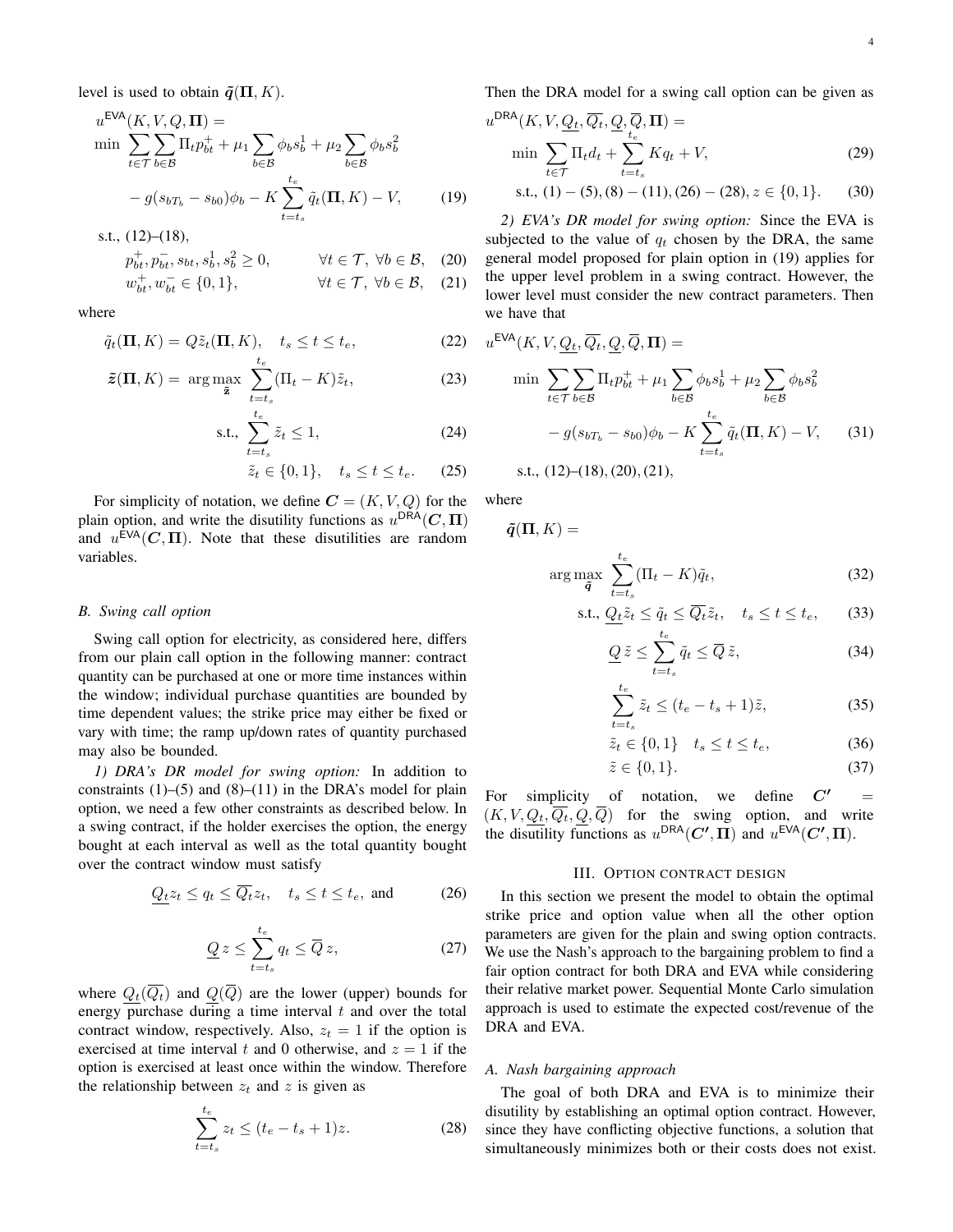In such a scenario, the aggregators may cooperatively bargain with each other to find the most appropriate contract. The bargaining problem of the cooperative game theory [\[29\]](#page-7-15) can be formalized as follows. Let  $n = 1, 2, ..., N$  be the set of players, and S be a closed and convex subset of  $\mathbb{R}^N$  to represent the set of feasible payoff (cost) allocations that the players can get if they cooperate. Let  $u_0^k$  denote the minimal (maximal) payoff (cost) that the  $k^{th}$  player would expect without cooperation. The vector  $(S, u_0^1, ..., u_0^N)$  is called a Nperson bargaining problem. We chose the Nash bargaining solution (NBS) to address the two person (DRA and EVA) bargaining problem. NBS is known to be invariant, Pareto optimal, independent of irrelevant alternatives, and symmetrical. Furthermore, in a bilateral negotiation, it is reasonable to expect that the player with higher market power will have a larger share of the benefits than the weaker player. To incorporate the market power, we use the generalized Nash bargaining solution (GNBS) approach [\[14\]](#page-7-16). The GNBS for the plain option contract can be formulated as:

$$
\max \left( \mathbb{E}[u^{\text{DRA}}(\mathbf{0}, \mathbf{\Pi})] - \mathbb{E}[u^{\text{DRA}}(\mathbf{C}, \mathbf{\Pi})] \right)^{\alpha}
$$

$$
\left( \mathbb{E}[u^{\text{EVA}}(\mathbf{0}, \mathbf{\Pi})] - \mathbb{E}[u^{\text{EVA}}(\mathbf{C}, \mathbf{\Pi})] \right)^{1-\alpha} \tag{38}
$$
s.t., (1) – (25),

where  $\alpha \in (0,1)$  is an indicator of DRA's relative market power, and  $\mathbb{E}[u^{\text{DRA}}(0, \Pi)]$ ) is DRA's expected payoff at the disagreement point;  $\mathbb{E}[u^{\text{EVA}}(0, \Pi)]$  denotes the same for EVA.

The GNBS formulation for the swing option is similar to that for plain option, with the only difference being in the set of constraints that define the feasible set. It can be written as

max 
$$
\left(\mathbb{E}[u^{DRA}(\mathbf{0}, \mathbf{\Pi})] - \mathbb{E}[u^{DRA}(C', \mathbf{\Pi})]\right)^{\alpha}
$$
  
\n $\left(\mathbb{E}[u^{EVA}(\mathbf{0}, \mathbf{\Pi})] - \mathbb{E}[u^{EVA}(C', \mathbf{\Pi})]\right)^{1-\alpha}$  (39)  
\ns.t., (1) – (5), (8) – (11), (12)–(18), (20), (21),  
\n(26) – (28), (30), (32) – (37).

Note that,  $u^{\text{DRA}}(C, \Pi)$  and  $u^{\text{EVA}}(C, \Pi)$  can be written as

$$
u^{\text{DRA}}(C, \Pi) = u^{\text{DRA}}(K, 0, Q, \Pi) + V,\tag{40}
$$

$$
u^{\text{EVA}}(C, \Pi) = u^{\text{EVA}}(K, 0, Q, \Pi) - V.
$$
 (41)

Similar expressions can be written for the swing option.

In the rest of this section, we present an approach for obtaining the optimal values of the option parameters. For any option contract, an expression for the option value  $V$  can be found using the first and second order conditions for a given strike price  $K$ . Let, for the plain option,

$$
\overline{N} = \left(\mathbb{E}[u^{\text{DRA}}(0, \Pi)] - \mathbb{E}[u^{\text{DRA}}(C, \Pi)]\right)^{\alpha} \left(\mathbb{E}[u^{\text{EVA}}(0, \Pi)] - \mathbb{E}[u^{\text{EVA}}(C, \Pi)]\right)^{1-\alpha}.
$$
 (42)

For swing option, the expression for  $\overline{N}$  is same as above with  $C$  replaced by  $C'$ .

Proposition 1. *For any given* K *and* Q*, the optimal option*

*value* V *is given as*

<span id="page-4-1"></span>
$$
V = (1 - \alpha) \Big( \mathbb{E}[u^{\text{DRA}}(0, \Pi)] - \mathbb{E}[u^{\text{DRA}}(\tilde{C}, \Pi)] \Big) - \alpha \Big( \mathbb{E}[u^{\text{EVA}}(0, \Pi)] - \mathbb{E}[u^{\text{EVA}}(\tilde{C}, \Pi)] \Big), \tag{43}
$$

*where*  $\tilde{C}$  = [K, 0, Q] *for the plain option and*  $\tilde{C}$  =  $[K, 0, Q_t, \overline{Q_t}, Q, \overline{Q}]$  *for the swing option.* 

The value of V in [\(43\)](#page-4-1) maximizes  $\overline{N}$ . Note that, since V does not appear in any of the constraints of the GNBS model [\(38\)](#page-4-2) and [\(39\)](#page-4-3), we can use the first order and the second-order conditions. Taking the logarithm of  $\overline{N}$  and letting  $\frac{\partial \log(N)}{\partial V}$  = 0, we obtain the optimal  $V$  in [\(43\)](#page-4-1). It can be checked that  $\frac{\partial^2 \log(\overline{N})}{\partial V^2}$  < 0 for all  $\alpha \in (0,1)$ . Note that since V does not appears in the constraints of the DR models, the option value can be obtained by independently solving the DR models of DRA and EVA.

<span id="page-4-2"></span>If both  $K$  and  $V$  are given, then the optimal solution of the generalized Nash bargaining formulation in [\(38\)](#page-4-2) and [\(39\)](#page-4-3) can be found by solving the DR models of the DRA and EVA individually. Clearly, since there are no common variables between the DRA's and the EVA's models when  $K$  and  $V$  are given, the optimal solution for the GNBS can be found by minimizing the cost of the aggregators independently. However, if only  $V$  is given, the optimal solution of the problem can be found by effectively exploring the possible values of  $K$ . One such approach is by the golden-section search method, in which the value of  $K$  is fixed in each iteration. Lower and upper bounds are computed by shrinking down the range of possible values, at which the optimal solution can be obtained.

<span id="page-4-3"></span>As discussed above, finding optimal NBS values for the option parameters  $(K$  and  $V)$  as well as the GNBS solution, we need to calculate  $\mathbb{E}[u^{\text{DRA}}(\tilde{\mathbf{C}}, \Pi)]$  and  $\mathbb{E}[u^{\text{EVA}}(\tilde{\mathbf{C}}, \Pi)]$ . We use sequential Monte Carlo simulations to estimate these expected values. In this method iterative approach, for each iteration k, a random sample  $\pi^{(k)}$  of hourly prices of a day is drawn from Π. Then, we solve for the values of  $u_k^{\text{DRA}}(K, V, Q, \pi^{(k)})$  and  $u_k^{\text{EVA}}(K, V, Q, \pi^k)$ . This process is repeated for a large number of iteration N. The expected values are computed as averages, e.g.,

$$
\mathbb{E}[u^{\text{DRA}}(K, V, Q, \mathbf{\Pi})] \approx \frac{1}{N} \sum_{k=1}^{N} u_k^{\text{DRA}}(K, V, Q, \pi^{(k)}). \quad (44)
$$

Note that, by using SMCS, the stochastic problem is approximated by solving a large number of instances of a deterministic mixed integer linear problem, which is done efficiently by commercial solvers such as GUROBI and CPLEX.

# IV. COMPUTATIONAL STUDY AND RESULTS

<span id="page-4-0"></span>We tested the proposed option design models by constructing a sample problem using the hourly locational marginal prices (LMPs) of electricity from July 15, 2017 to July 30, 2017 at the DAY node of the PJM market in the U.S. We use this data to construct the input for the hourly prices  $(II)$ for our model. A multinormal distribution is assumed to describe the price variations. The mean and covariance of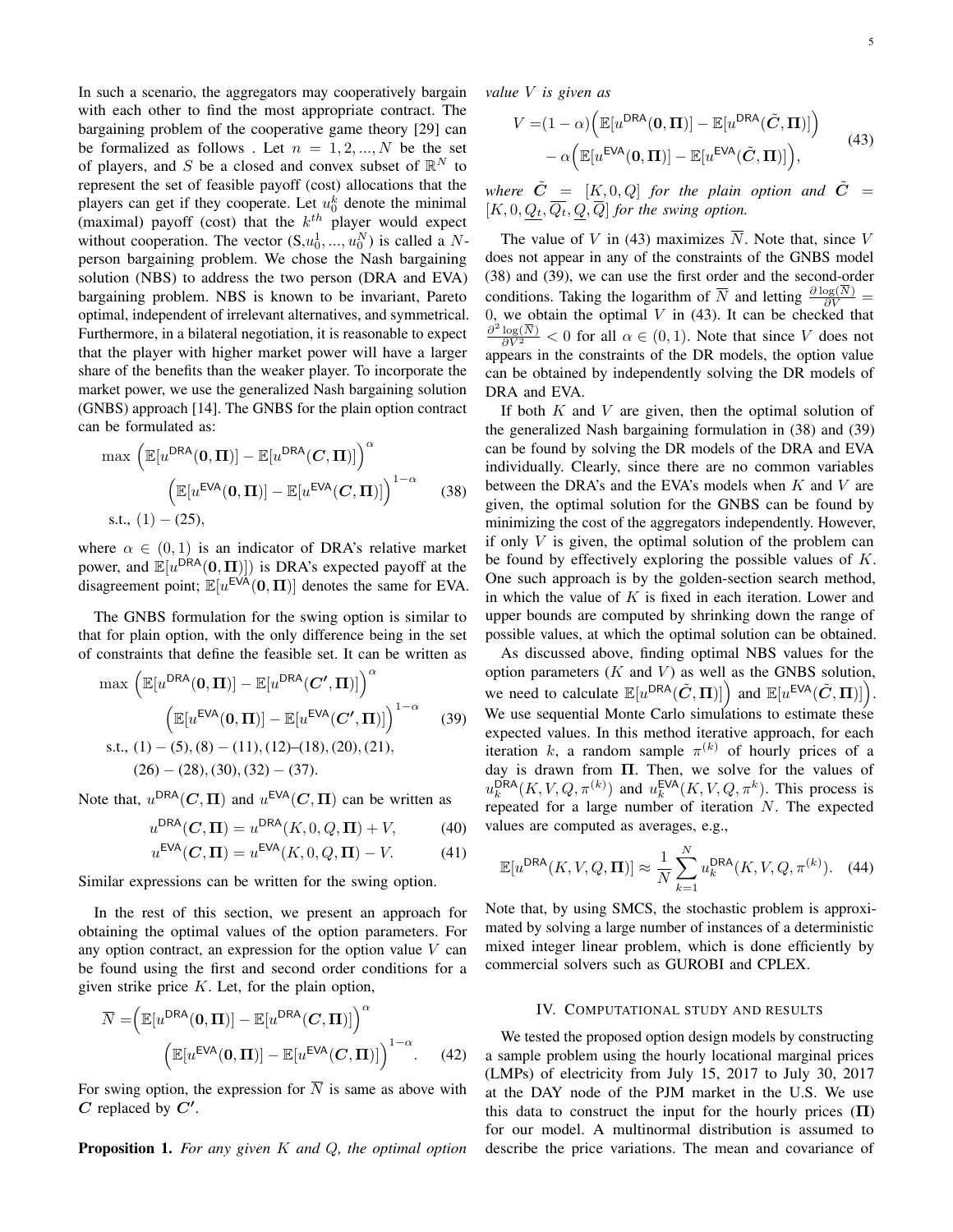<span id="page-5-0"></span>

Fig. 1: Option value as a function of the strike price for different relative market power, for plain call option

the distribution is obtained from the overall average and the hourly variance, respectively, of the LMPs. The load (before demand response) managed by DRA is assumed to have the same shape as the load at DAY bus. The magnitude, however, is scaled by a factor of 80. This load is categorized into fixed (40%), adjustable (30%) and shiftable (30%) loads. To keep the numerical example simple, it is considered that the total adjustable load for the day is consumed by five load consuming entities (LCEs). For each of these entities, a separate time window (hours) is allocated  $(3-11, 5-14, 7-14, 12-21,$  and 10–17) and within those hours the entities must be scheduled such that they consumer their designated amount of energy. The total shiftable load is also assumed to be consumed by five LCEs with designated time windows in hours (same as adjustable loads).

# with the exception that the consumption of each entity is scheduled in only one of the hours in the respective windows.

For the sake of simplicity, we consider the following characteristics for the EVA. It manages a parking lot with a capacity to park and charge 200 EVs. Each EV battery has a rate capacity of 30 kWh. EVs arrive to the parking lot at 8 AM and depart at 6 PM.

For simplicity, we assume that all EVs arrive on average with a 50% state of charge (SOC) and have a desired SOC of 70% at the time of departure. The SOC at the time of departure can be as low as 60% and as high as 90%. The penalties for undercharge and overcharge (from the desired  $70\%$ ) are same and equal to  $5\frac{\text{c}}{\text{c}}$  KWh. The charging cost paid by the EV owners is 8 $\dot{\rm c}$ /kWh. The time window for the option contract is from 3 PM to 6 PM. In the plain call option, the option quantity is 1000 kWh. For the swing call option: (1) the maximum total option quantity is 1000 kWh and (2) the upper limit of energy bought at any given time interval within the window is 250 kWh. The models are implemented using Julia-0.6.2 and GUROBI 7.5.2. The results are summarized in Figures [1](#page-5-0) to [4.](#page-6-7)

Figure [1](#page-5-0) shows the optimal option values  $(V)$  as a function of the strike price  $(K)$  for plain option and for various levels of DRA market power  $(\alpha)$ . The optimal option values are obtained using [\(43\)](#page-4-1), for which the expectations are calculated over thirty different daily price realizations drawn from the multinormal distribution described earlier. This same set of price realizations are used for all optimal option values in the figure. It is observed that the option value decreases monotonically (up to

<span id="page-5-1"></span>

Fig. 2: Option value for different combinations of the strike price and option quantity for plain option

a certain point) with increase in the strike price. Interestingly, the option value drops below zero, which indicates that, beyond a certain strike price (e.g., approximately \$36/MWh and  $\alpha$ =0.8 for plain call option), the Nash bargaining solution reverses the option value payment (i.e., EVA pays to DRA) in order to make the contract feasible. For lower values DRA's relative market power, the option values become negative at higher strike prices. Beyond a certain strike price (\$70/MWh for plain call option) irrespective of the value of  $\alpha$ , an increasing number of the price realizations fall below the strike price, not triggering the option purchase. This makes the difference between the expected utilities with and without option, see  $(43)$ , smaller. This gradually pushes the value of V closer to zero as strike price continues to increase. After a certain high value of  $K$ , when all price realizations in the set are below the strike price within the time window, the option value remains at zero as there are no more gains to be made from the option contract. It is observed that the turning point for V is independent of market power, as it depends only on the strike price and the set of price realizations. A similar trend is observed for the swing call option, where the turning point for V is approximately at  $K = $55/MWh$ . This is expected, as the revenue that EVA earns from DRA is higher in plain call option than the swing option.

Figure [2](#page-5-1) shows the option value for different combinations of  $K$  and  $Q$ . From the figure on the left, we observe the following: the option value increases with option quantity, albeit at a slower pace as the strike price increases; beyond a certain higher strike price  $K = $70/MWh$ , the option value decreases with increasing quantity; with further increase in strike price (say,  $K = $75/MWh$ ), option value remains at zero. The figure in the right depicts Nash-bargaining combinations of option value and strike price for various option quantities. It can be observed that for a given strike price, the option value increases with the option quantity. Similarly, for a given option value, the strike price increases with quantity.

In Figure [3,](#page-6-8) the expected NBS costs of the DRA and EVA are presented for different values of K and  $\alpha$  for plain option. The horizontal portion of the curves (i.e., for all  $K$  values up to \$55/MWh) represents option contracts, in which the price scenarios always exceed the strike price and the Nash bargaining solution yields lowest cost for both DRA and EVA. As the strike price increases beyond \$55/MWh, in some of the price scenarios the strike price is never exceeded within the time window and hence the expected cost begins to increase.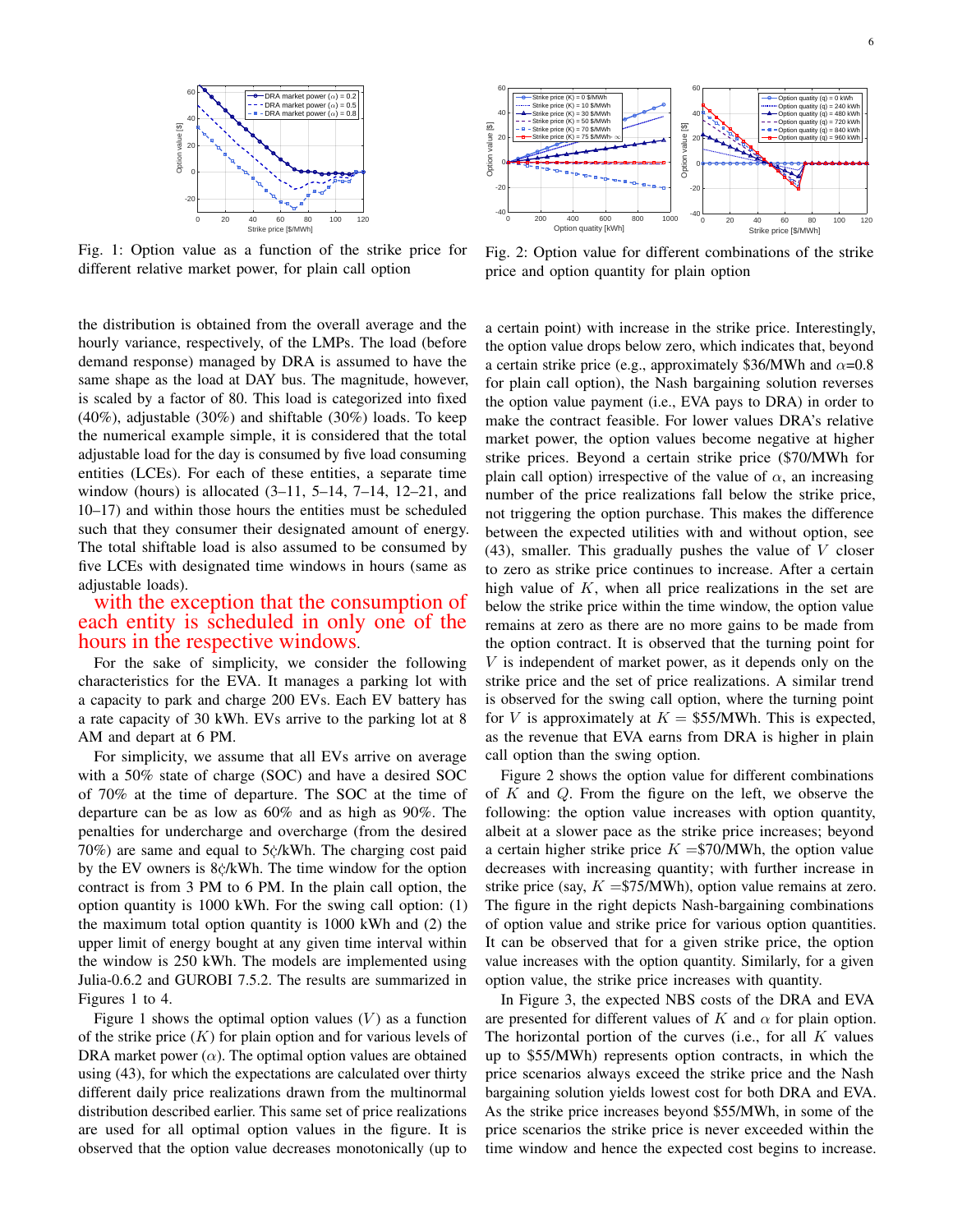<span id="page-6-8"></span>

Fig. 3: DRA and EVA cost for different optimal strike prices in plain call option

<span id="page-6-7"></span>

Fig. 4: Left: DRA and EVA cost reduction comparison. Right: GNBS for different option prices for plain call option

The NBS costs reach their highest values (\$3145.813 for DRA and \$4.5760 for EVA) and remains constant for  $K$  values \$105/MWh and higher. Note that these maximum cost values correspond to the disagreement point. It is clear that for the chosen problem scenario, the EVA and DRA should select any strike price that is below the threshold of \$55/MWh for maximizing their Nash bargaining benefits. We also note that the total expected profit is \$52.651, which is the difference between the disagreement cost and the Nash bargaining cost for  $K$  below \$55/MWh. The profit is shared such that the DRA gets  $\alpha \times 100\%$  and the rest goes to EVA. Thresholds for  $K$  and the profit distribution can be obtained using our model for any other numerical variants of our problem. A similar behavior is observed for the case of swing option.

Figure [4](#page-6-7) (left) shows the total expected NBS profit of DRA, for  $K \le 55$  and  $\alpha = 0.5$ . For increasing values of the option quantity  $(Q)$ , the profit grows linearly. This pattern should hold as long as DRA has the capacity to fully consume the option quantity. If Q grows too large beyond DRA's capacity, then the plain option profit will drop to zero. However, the swing option profits may continue to grow further, depending on the nature of the contract before eventually dropping to zero. Figure [4](#page-6-7) (right) shows the plots of the objective function of the generalized Nash bargaining (GNBS) model (for the plain option) for various combinations of the option value and strike price. It shows that the optimal Nash bargaining solution is the same for all different values  $V$ . Similar relationships are also observed for the swing call option.

# V. CONCLUSIONS

<span id="page-6-6"></span>Expected increase in the practice of dynamic pricing in power networks, as well as the availability of advanced metering infrastructure will expand the use of demand response

by the load aggregators (DRA). A new contributor to the demand response is expected to be the EV aggregators (EVA) who will manage a growing number of smart and connected parking lots in the cities that will host large numbers of EVs for a considerable part of the day. Charging of these EVs will consume a significant amount of energy, which will be scheduled optimally by the EVA based on dynamic hourly prices and customer preferences. EVA will also store excess power in the EVs for temporal arbitrage. In this paper, we first develop demand response models for the DRA and the EVA assuming that a dynamic pricing policy is in effect. Thereafter, we show how the demand response capabilities can be enhanced through an option contract designed for DRA to buy power stored by EVA. A Nash bargaining solution approach is used in designing the parameters of the option contract. Data from an existing load node (DAY) in the PJM network is used to develop a sample numerical problem scenario. Using this numerical problem, we examine the properties of two different kinds of option contracts (plain and swing) and assess their benefits to the participating aggregators. It is demonstrated via numerical results that the temporal arbitrage through an option contract can increase demand response and reduce cost to the consumers. An expression for obtaining the optimal option value for a given strike price and quantity is developed. Numerical results show that for a given option quantity, option value always adopts to an optimal (Nash bargaining) level for any given strike price, and vice versa. Another key feature of our approach is that the solution of the Nash bargaining model uses only the outcomes of the DRA and EVA models, and thus the parties do not require sharing of their technical information (objective function and constraints). It is assumed that both DRA and EVA are loads on the same bus of the network. If they are not, congestion costs and differences in hourly prices must be considered for the option contract design.

#### **REFERENCES**

- <span id="page-6-4"></span>[1] Aghajani, S., M. Kalantar. 2017. A cooperative game theoretic analysis of electric vehicles parking lot in smart grid. *Energy* 137 129–139.
- [2] Albadi, M. H., E. El-Saadany. 2008. A summary of demand response in electricity markets. *Electric power systems research* 78(11) 1989–1996.
- <span id="page-6-3"></span>[3] Alipour, M., B. Mohammadi-Ivatloo, M. Moradi-Dalvand, K. Zare. 2017. Stochastic scheduling of aggregators of plug-in electric vehicles for participation in energy and ancillary service markets. *Energy* 118 1168–1179.
- <span id="page-6-1"></span>[4] Block, D., J. Harrison, F. S. E. Center, M. D. Dunn. 2014. Electric vehicle sales and future projections. *Electric Vehicle Transportation Center, Tech. Rep* 1.
- <span id="page-6-0"></span>[5] Borenstein, S., M. Jaske, A. Rosenfeld. 2002. Dynamic pricing, advanced metering, and demand response in electricity markets .
- <span id="page-6-2"></span>[6] Contreras-Ocana, J. E., M. A. Ortega-Vazquez, B. Zhang. 2017. Participation of an energy storage aggregator in electricity markets. *IEEE Transactions on Smart Grid* .
- <span id="page-6-5"></span>[7] Deng, S.-J., S. S. Oren. 2006. Electricity derivatives and risk management. *Energy* 31(6-7) 940–953.